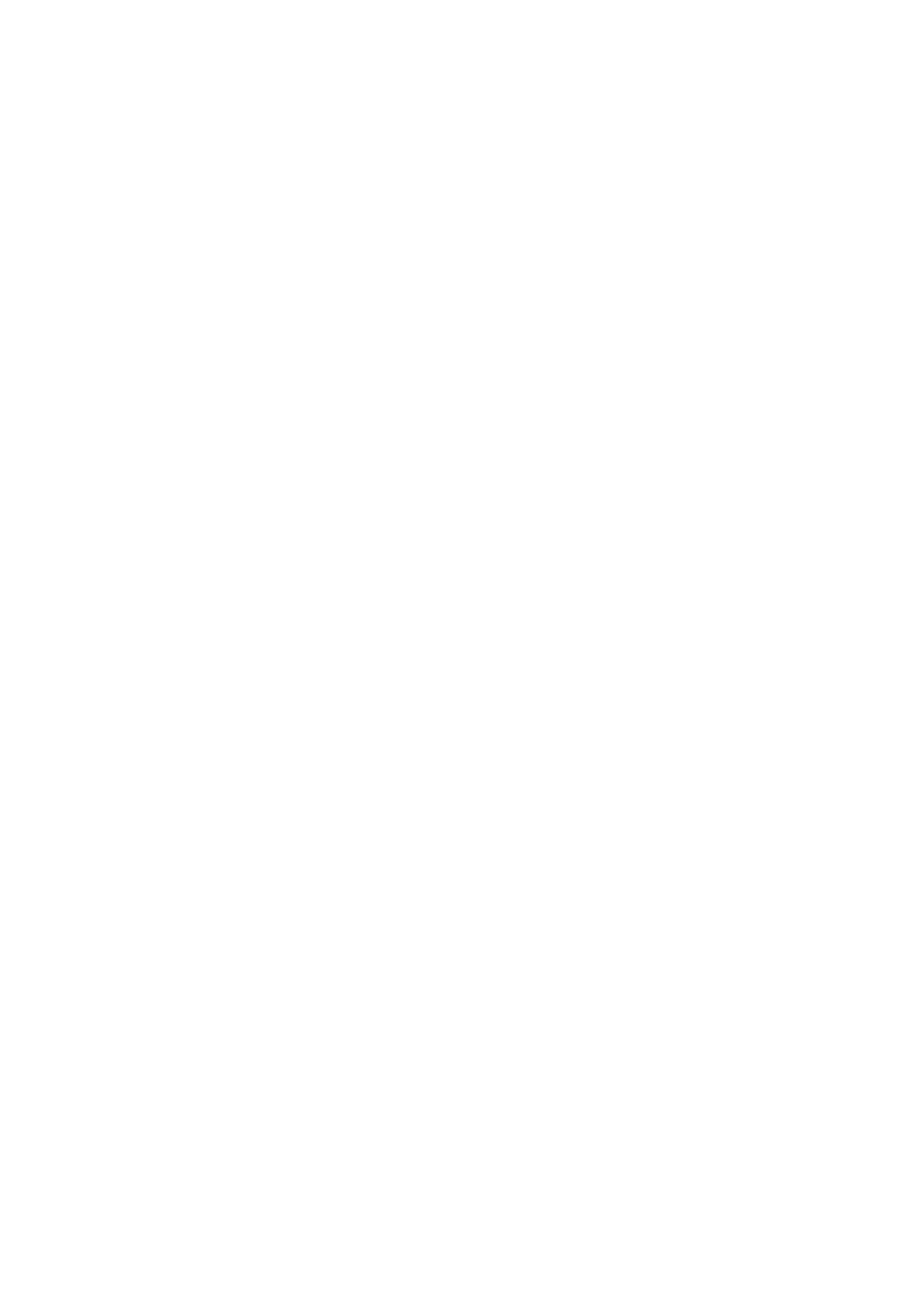# **TABLE OF CONTENTS 18 JUNE 2020**

**Business Page No.**

| 1. | <b>Meeting Conduct</b>  |                                                                                    |   |
|----|-------------------------|------------------------------------------------------------------------------------|---|
|    |                         | 1.1 Karakia                                                                        | 5 |
|    |                         | 1.2 Apologies                                                                      | 5 |
|    |                         | <b>1.3 Conflict of Interest Declarations</b>                                       | 5 |
|    |                         | <b>1.4 Confirmation of Minutes</b>                                                 | 5 |
|    |                         | 1.5 Items not on the Agenda                                                        | 6 |
|    |                         | 1.6 Public Participation                                                           | 6 |
| 2. | <b>General Business</b> |                                                                                    | 6 |
|    | 2.1                     | <b>Proposed WCC Solid Waste Bylaw - Adoption for Public</b><br><b>Consultation</b> | 6 |
|    |                         | 2.2 Advisory Group Annual Reports 2019                                             | 6 |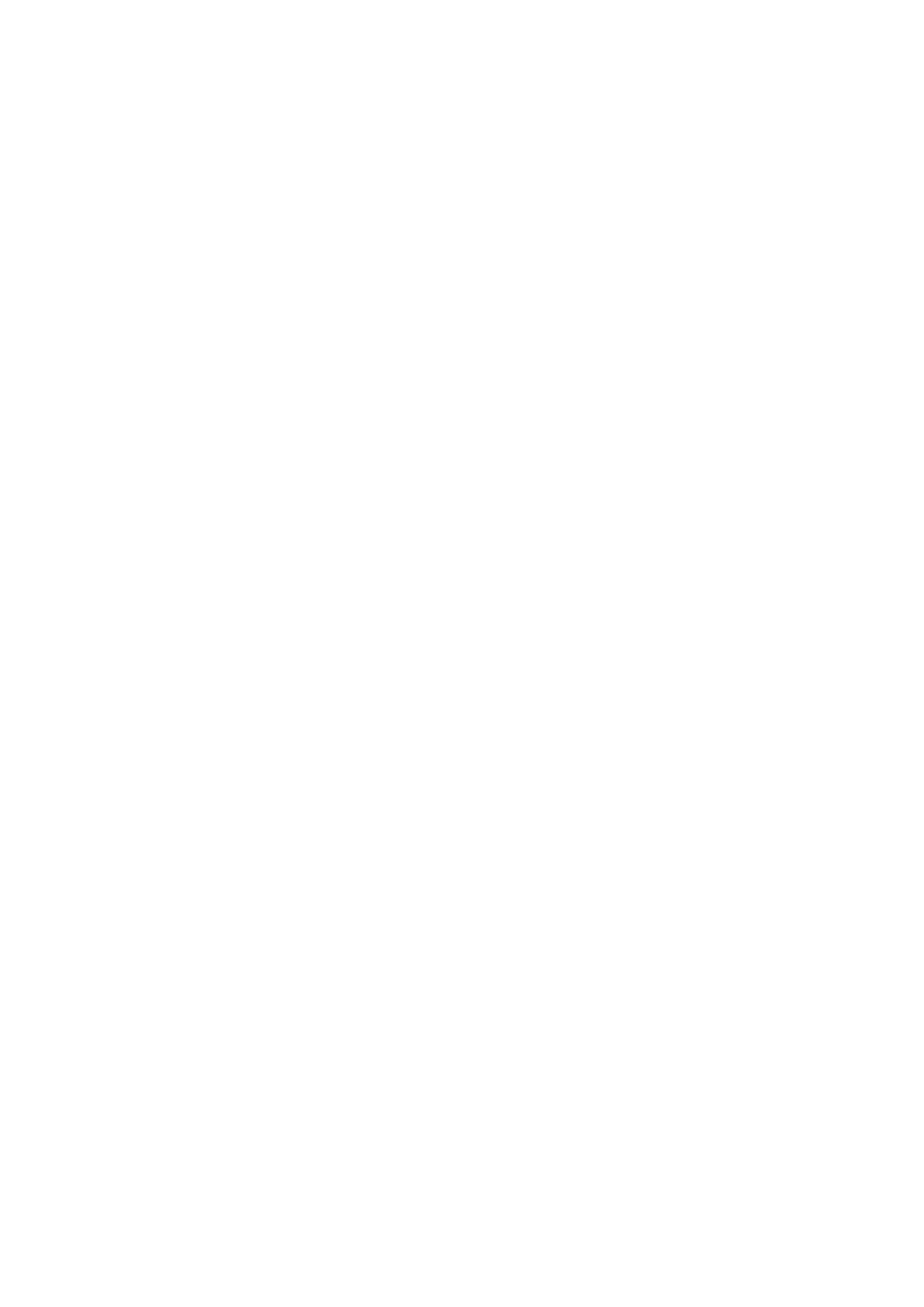# <span id="page-4-0"></span>**1. Meeting Conduct**

## **1.1 Karakia**

The Chairperson declared the meeting open at 9:32 am and invited members to stand and read the following karakia to open the meeting.

**Whakataka te hau ki te uru, Whakataka te hau ki te tonga. Kia mākinakina ki uta, Kia mātaratara ki tai. E hī ake ana te atākura. He tio, he huka, he hauhū. Tihei Mauri Ora!**

Cease oh winds of the west and of the south Let the bracing breezes flow, over the land and the sea. Let the red-tipped dawn come with a sharpened edge, a touch of frost, a promise of a glorious day

## <span id="page-4-1"></span>**1.2 Apologies**

**Moved Councillor Day, seconded Deputy Mayor Free**

### **Resolved**

That the Strategy and Policy Committee:

1. Accept the apologies for lateness received from Councillor O'Neill.

**Carried**

# <span id="page-4-2"></span>**1.3 Conflict of Interest Declarations**

No conflicts of interest were declared.

### <span id="page-4-3"></span>**1.4 Confirmation of Minutes**

### **Moved Councillor Day, seconded Councillor Fitzsimons**

### **Resolved**

That the Strategy and Policy Committee:

1. Approve the minutes of the Strategy and Policy Committee Meeting held on 11 June 2020, having been circulated, that they be taken as read and confirmed as an accurate record of that meeting.

**Carried**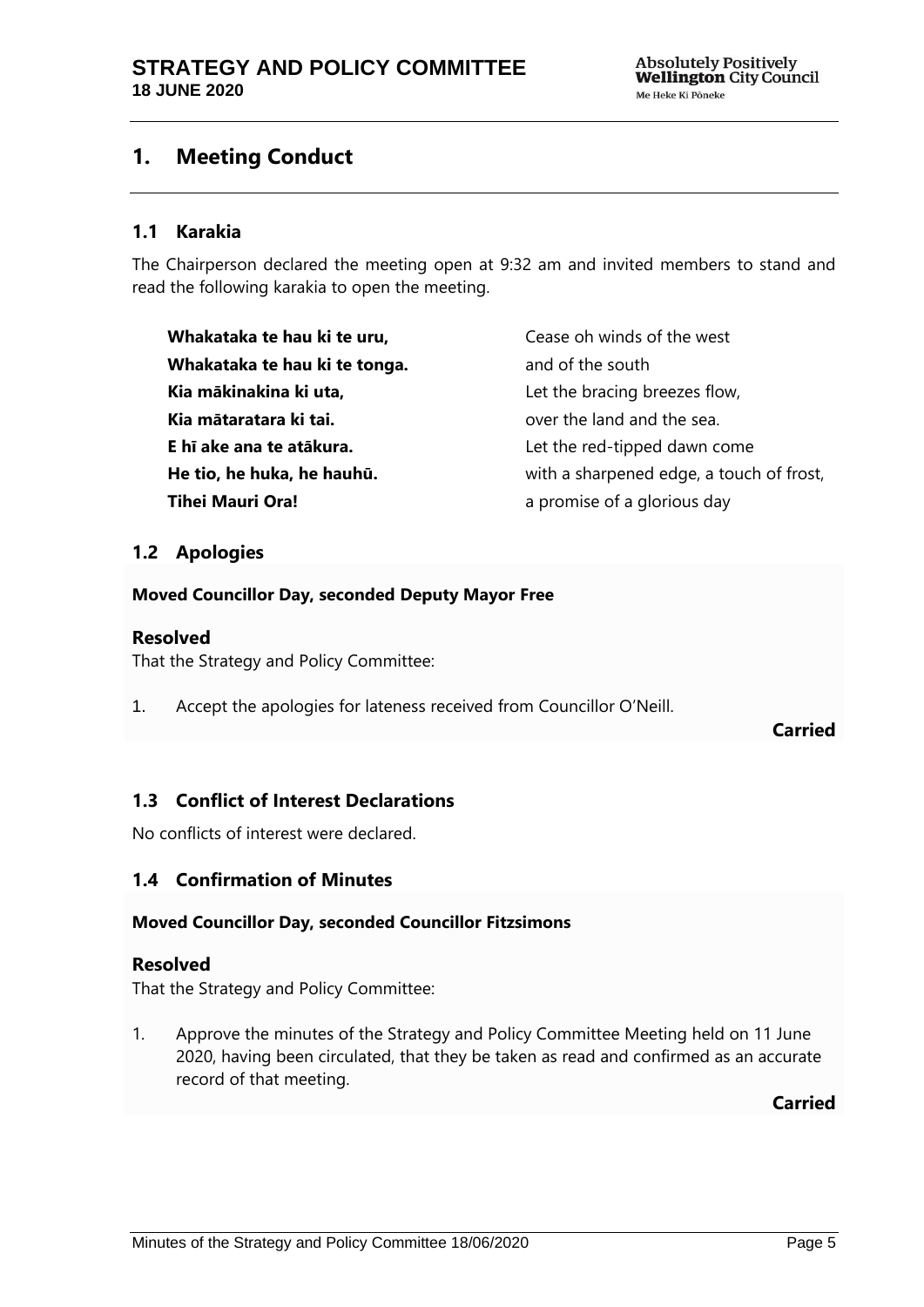## <span id="page-5-0"></span>**1.5 Items not on the Agenda**

There were no items not on the agenda.

## <span id="page-5-1"></span>**1.6 Public Participation**

There was no request for public participation.

(Councillor O'Neill arrived at the meeting at 9:37 am)

**Note:** In accordance with Standing Order 19.1, the Chairperson accorded precedence to some items of business and announced that the agenda would be considered in the following order:

Item 2.2 Advisory Group Annual Reports 2019 Item 2.1 Proposed WCC Solid Waste Bylaw - Adoption for Public Consultation\

(Mayor Foster arrived at the meeting at 9:30 am)

(Councillor Day left the meeting at 9:49 am, and Councillor Calvert assumed the chair) (Councillor Day returned to the meeting at 10:03 am and resumed the chair) (Mayor Foster left the meeting at 10:17 am) (Mayor Foster returned to the meeting at 10:21 am)

# <span id="page-5-2"></span>**2. General Business**

### <span id="page-5-4"></span>**2.2 Advisory Group Annual Reports 2019**

### **Moved Councillor Matthews, seconded Councillor O'Neill**

### **Resolved**

That the Strategy and Policy Committee:

- 1. Receive the information.
- 2. Thank the Advisory Groups for their contributions.

# **Carried unanimously**

**Secretarial note:** The Council's four advisory groups were given the opportunity to speak to the elected members and answer their questions before the item was debate. Below is a list of their representatives at the meeting:

- Jocelyn Kua Pacific Advisory Group
- Ella Flavell Youth Council
- Tristram Ingham and Rachel Noble Accessibility Advisory Group
- <span id="page-5-3"></span>- Lynn Cadenhead – Environmental Reference Group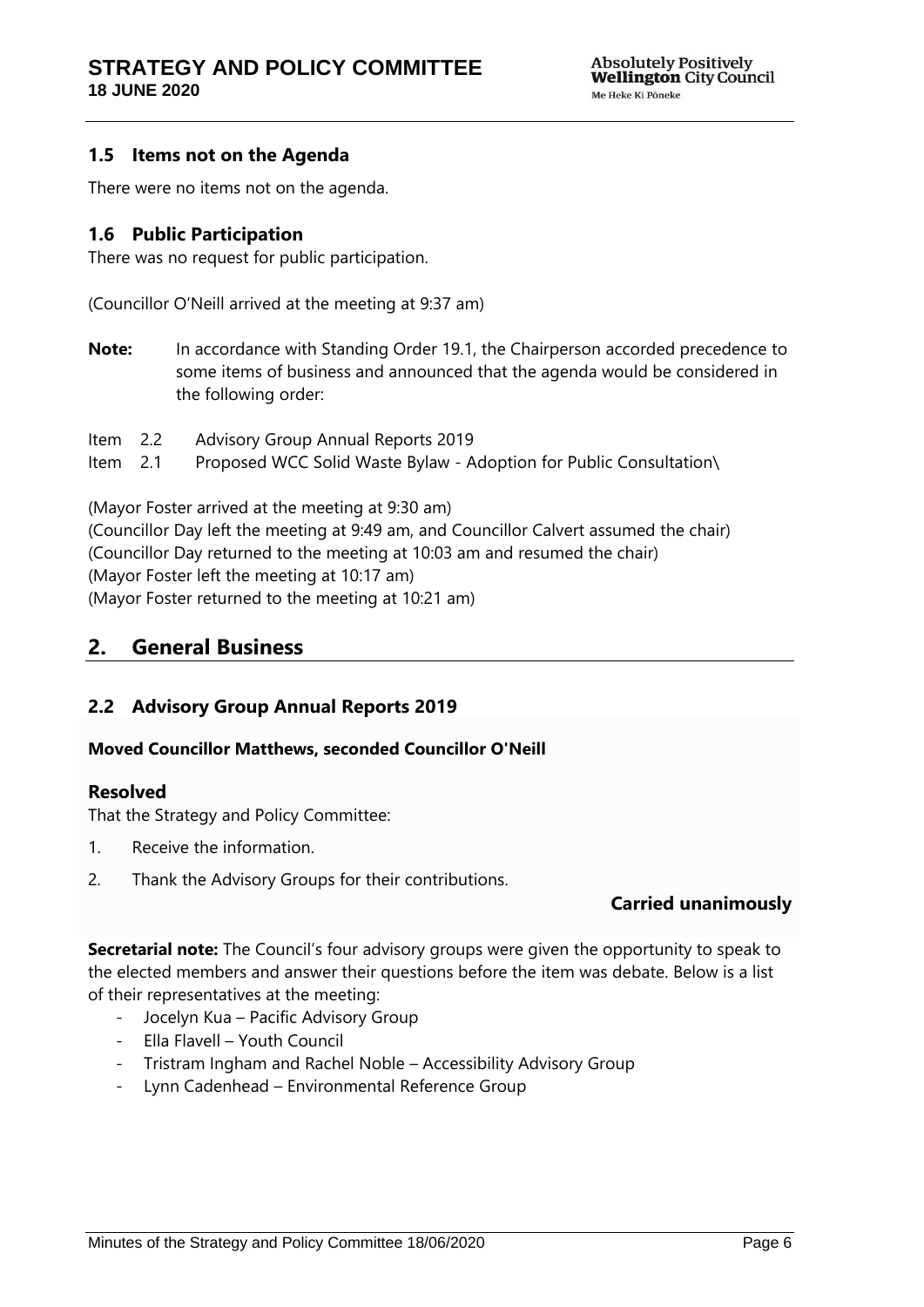The meeting adjourned at 10:52 am and reconvened at 11:10 am with the following members present: Councillor Condie, Councillor Day (Chair), Councillor Fitzsimons, Councillor Foon, Councillor Matthews, Councillor O'Neill, Councillor Pannett, Councillor Paul, Councillor Rush, Councillor Sparrow, Councillor Woolf and Councillor Young

(Councillor Calvert returned to the meeting at 11:16 am) (Deputy Mayor Free returned to the meeting at 11:27 am)

# **2.1 Proposed WCC Solid Waste Bylaw – Adoption for Public Consultation**

### **Moved Councillor Foon, seconded Councillor Pannett**

### **Recommendation/s**

That the Strategy and Policy Committee:

- 1. Approve the proposed Solid Waste Management and Minimisation Bylaw and the proposed Bylaw Controls for public consultation in accordance with the Special Consultative Procedure, as set out by the Local Government Act 2002.
- 2. Note that Part 9 of the Consolidated Bylaw 2008: Waste Management was due for review on 19 December 2018. If it is not reviewed by  $30<sup>th</sup>$  June 2021, the existing waste bylaw provisions will automatically be revoked.
- 3. Note the Waste Management and Minimisation Plan, adopted by the Council in August 2017, specifies that the eight councils agree to investigate and if feasible develop, implement and oversee monitoring and enforcement of a regional bylaw, or a suite of regionally consistent bylaws.
- 4. Note that in an effort to promote regional consistency across solid waste management and minimisation, the proposed Solid Waste Management and Minimisation Bylaw was collaboratively developed by the eight territorial authorities in the Wellington Region. Officers from each Council propose to submit one suite of regionally consistent bylaw provisions for approval to each council for public consultation.
- 5. Note that in April 2019, the City Strategy Committee formally agreed that the lack of event waste management and minimisation on Council owned, administered or managed land was an issue requiring a bylaw response. However, as a result of further dialogue with the eight territorial authorities of the Wellington Region, it became apparent that the event waste management issue was not solely limited to Council owned land, and was relevant to any large outdoor event.
- 6. Agree that the event waste management issue extends beyond Council owned land, and, more broadly, is an issue relevant to any large event held on an outdoor venue, and that a bylaw response is appropriate.
- 7. Agree that the proposed Solid Waste Management and Minimisation Bylaw is the most appropriate form of bylaw and is not inconsistent with the New Zealand Bill of Rights Act 1990.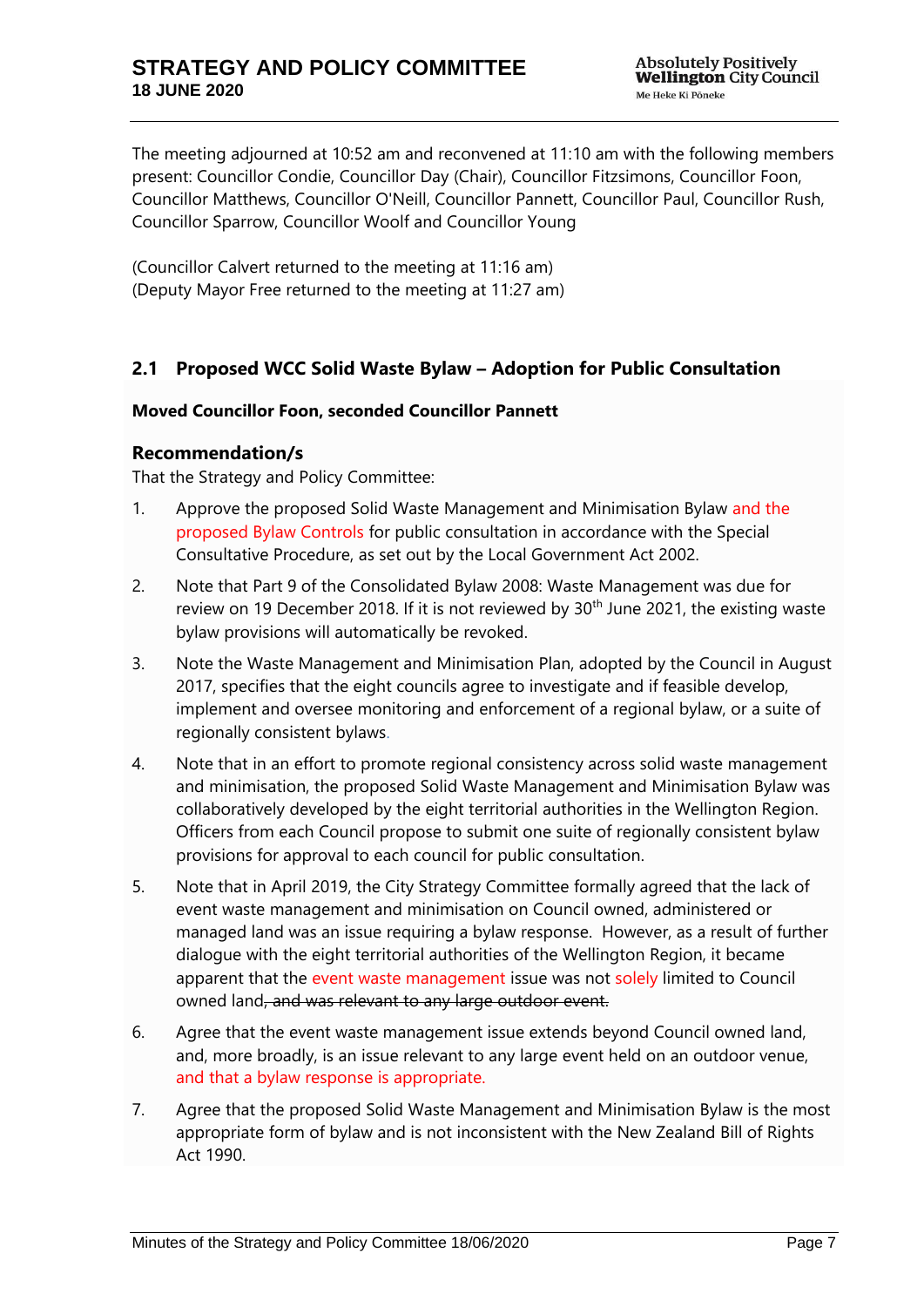- 8. Delegate to the Chief Executive and the Associate Portfolio Leader for Waste minimisation the authority to amend the proposal to include any amendments agreed by the Strategy and Policy Committee and any minor consequential edits.
- 9. Note that the current liability to Council for carbon at the Southern landfill under the Emissions Trading Scheme sits at around \$1.5 -2m per annum and is expected to significantly increase. This bylaw will help to mitigate the financial impacts of this liability for the Council and the residents of Wellington City.
- 10. Agree to the following text changes to the proposed Bylaw:

*8.1 The occupier and/or the manager of a premises must ensure that the household, commercial or industrial waste from the premises is separated into waste types as determined by the Council and is deposited for collection in the correct …*

*12.1 The owner and/or the manager of a multi-unit development must make adequate provision for the management of all waste, recycling and organics generated within the premises.* 

*12.3 A multi-unit development waste management plan must include, but is not limited to, the following information:* 

*… (d) How waste generated within the premises is to be minimised and the steps to maximise the collection and use of recyclables, organic and reusable material; …*

*13.1 At least 10 30 working days prior to the commencement of an event, the event manager must submit to the Council for approval an event waste management plan for the event.*

*13.2 (c) The steps that will be taken to maximise the use of reusable systems, the collection and use of recyclables, and other recoverable or compostable materials, and an estimate of the diversion of waste.*

- 11. Agree to the following text changes to the proposed Bylaw controls:
- *2.16. Pursuant to clause 12.6 of the Bylaw, any multi-unit development (comprising 10 or more residential units) shall be responsible for the appropriate deposit and disposal of all waste, recycling and other diverted material generated from the premises. This clause will become effective two five years following the date on which the Wellington City Council Solid Waste Management and Minimisation Bylaw 2020 takes effect. This will have the effect of grand-parenting those MUDs which currently receive the service who would otherwise no longer qualify. This is provisional on the delivery of the service remaining operationally feasible (see below).*
- *2.17 When considering whether or not a service remains operationally feasible under clause 2.16 (above), the Council will take into account the following matters:*
	- *The particular needs or circumstances of residents necessitating the continuation of Council waste and/or recycling servicing to the site.*
	- *The protection of pedestrian access and safety on and/or around the premises.*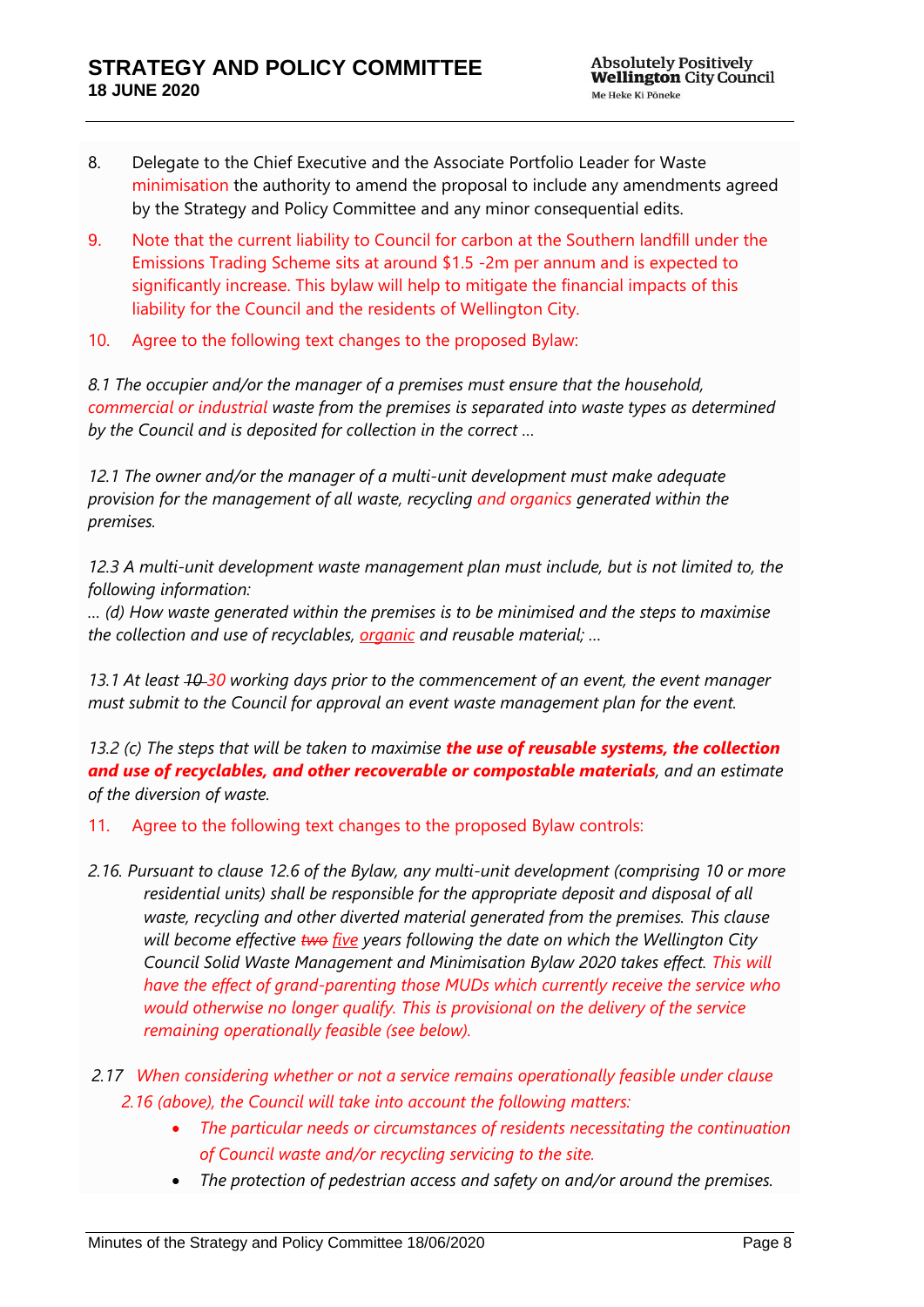- *Traffic safety and the efficiency of the roading network.*
- *Road gradient and associated accessibility issues for Council service vehicles.*
- *The availability of public space located immediately adjacent to the premises.*
- *Any negative impact on amenity for surrounding community.*
- *Any potential benefits to pedestrian and road safety, and/or community amenity, which could be facilitated via private waste collection service arrangements.*
- *Health and safety requirements.*

…

*2.21. Prior to entering the Southern Landfill, in accordance with landfill use and entry requirements landfill users are required to separate:*

- *Hazardous substances*
- *Lead acid batteries*
- *Recyclable paper as notified by Council*
- *Cardboard*
- *Glass bottles and jars*
- *Aluminium cans*
- *Compostable garden waste as notified by Council*
- *Steel cans*
- *Tyres*
- *Materials as shall from time to time be notified by Council.*

### 12. Agree to the following text changes to the Proposed Bylaw Statement of Proposal:

### *Wellington City Council Consolidated Bylaw 2008: Part 9 Waste Management*

*The current bylaw regulates the deposit of kerbside waste, recyclables and other diverted material for collection, prohibits the disposal of dangerous, hazardous, or otherwise inappropriate waste within the kerbside waste stream, and sets out rules and conditions for use of the Southern Landfill.*

- 13. Note that officers will review the bylaw controls and report back to the Strategy and Policy Committee 12 months after the effective date.
- 14. Agree to consider the Council provision of waste and recycling collection services from multi-unit developments as part of a review of service levels in the Long Term Plan deliberations.
- 15. Note that officers will require licence holders under the bylaw to provide operational data in order to inform reporting on city greenhouse gas emissions.

**Secretarial note:** Councillor Foon moved the original motions with amendments supported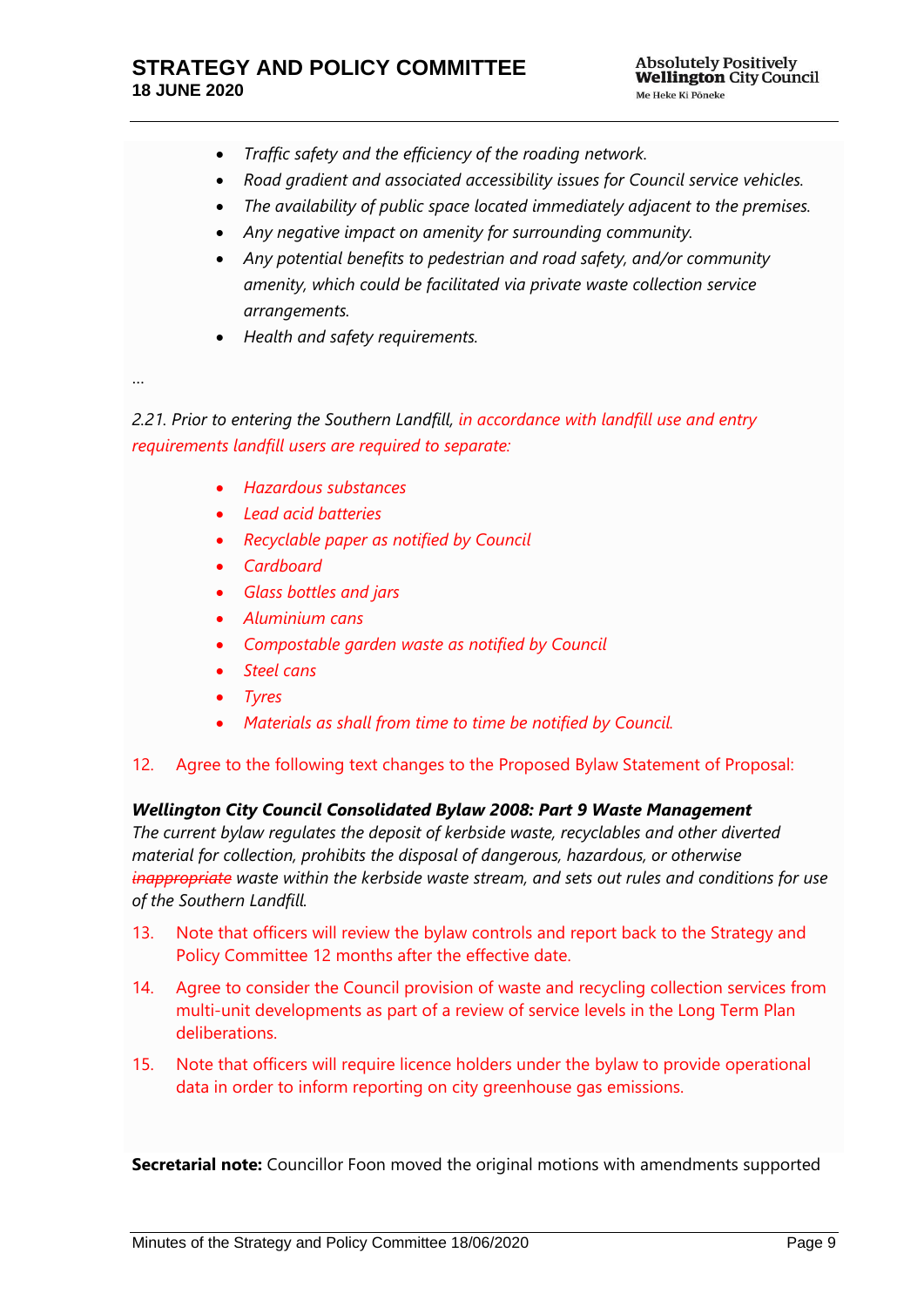by officers.

### **Moved Councillor Fitzsimons, seconded Councillor Calvert, the following amendment**

### **Resolved**

That the Strategy and Policy Committee:

- 16. Agree that the existing rubbish and recycling collection service for existing multi-unit dwellings be retained for the period of the bylaw.
- 17. Note that the portfolio leader for waste minimisation and the CEO will work through the amendments necessary to implement this amendment.

A division was called for, voting on which was as follows:

| For:                |                                   | <b>Against:</b>    | <b>Absent:</b> |
|---------------------|-----------------------------------|--------------------|----------------|
|                     | Councillor Calvert (Deputy Chair) | Councillor Condie  | Mayor Foster   |
|                     | Councillor Day (Chair)            | Councillor Foon    |                |
|                     | Councillor Fitzsimons             | Councillor Free    |                |
| Councillor Matthews |                                   | Councillor Sparrow |                |
| Councillor O'Neill  |                                   |                    |                |
| Councillor Pannett  |                                   |                    |                |
| Councillor Paul     |                                   |                    |                |
| Councillor Rush     |                                   |                    |                |
| Councillor Woolf    |                                   |                    |                |
| Councillor Young    |                                   |                    |                |
|                     |                                   |                    |                |

Majority Vote: 10:4

**Carried**

### **Moved Councillor Foon, seconded Councillor Pannett, the following substantive motion**

### **Resolved**

That the Strategy and Policy Committee:

- 1. Approve the proposed Solid Waste Management and Minimisation Bylaw and the proposed Bylaw Controls for public consultation in accordance with the Special Consultative Procedure, as set out by the Local Government Act 2002.
- 2. Note that Part 9 of the Consolidated Bylaw 2008: Waste Management was due for review on 19 December 2018. If it is not reviewed by  $30<sup>th</sup>$  June 2021, the existing waste bylaw provisions will automatically be revoked.
- 3. Note the Waste Management and Minimisation Plan, adopted by the Council in August 2017, specifies that the eight councils agree to investigate and if feasible develop, implement and oversee monitoring and enforcement of a regional bylaw, or a suite of regionally consistent bylaws.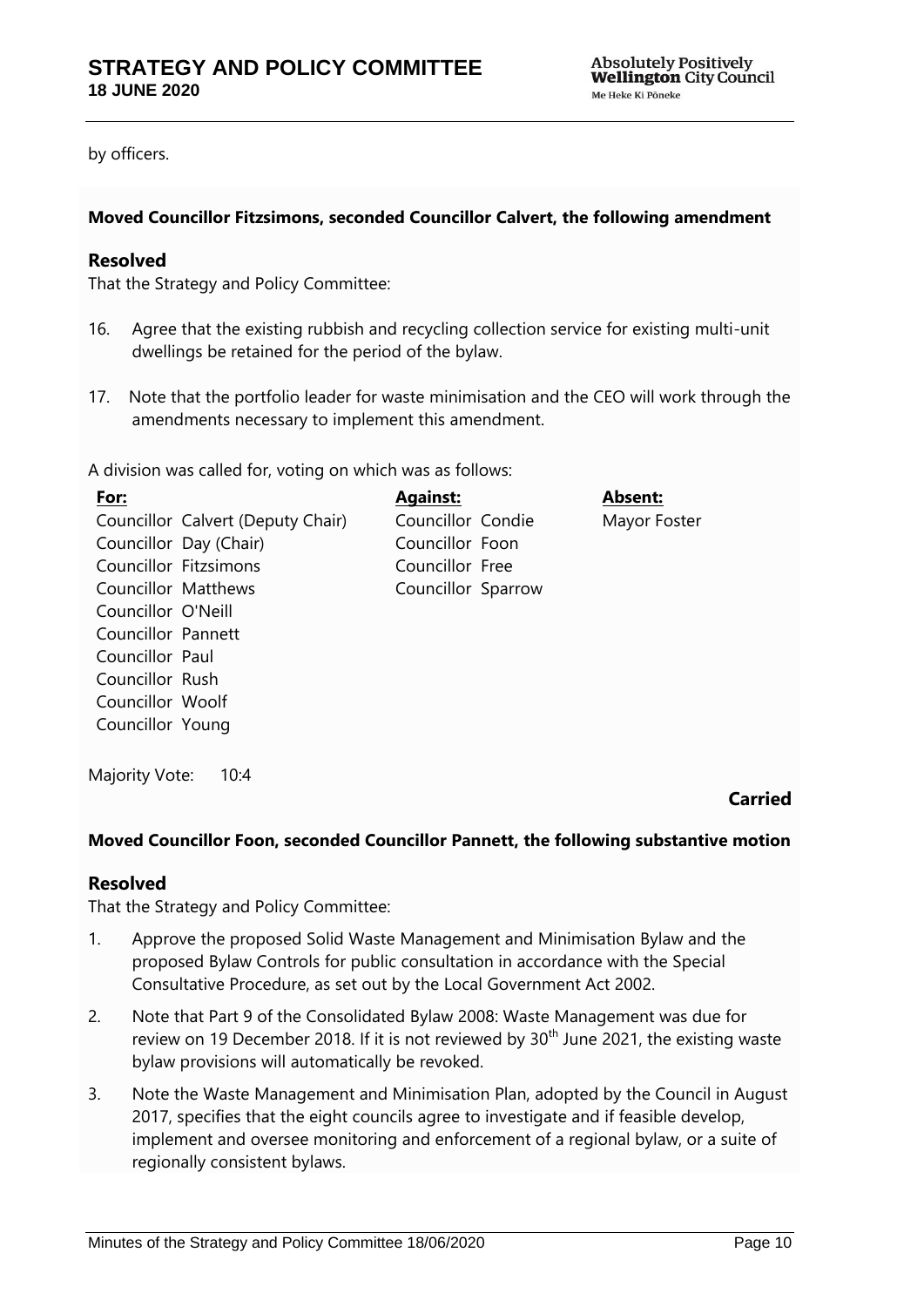- 4. Note that in an effort to promote regional consistency across solid waste management and minimisation, the proposed Solid Waste Management and Minimisation Bylaw was collaboratively developed by the eight territorial authorities in the Wellington Region. Officers from each Council propose to submit one suite of regionally consistent bylaw provisions for approval to each council for public consultation.
- 5. Note that in April 2019, the City Strategy Committee formally agreed that the lack of event waste management and minimisation on Council owned, administered or managed land was an issue requiring a bylaw response. However, as a result of further dialogue with the eight territorial authorities of the Wellington Region, it became apparent that the event waste management issue was not solely limited to Council owned land.
- 6. Agree that the event waste management issue extends beyond Council owned land, and, more broadly, is an issue relevant to any large event held on an outdoor venue, and that a bylaw response is appropriate.
- 7. Agree that the proposed Solid Waste Management and Minimisation Bylaw is the most appropriate form of bylaw and is not inconsistent with the New Zealand Bill of Rights Act 1990.
- 8. Delegate to the Chief Executive and the Associate Portfolio Leader for Waste minimisation the authority to amend the proposal to include any amendments agreed by the Strategy and Policy Committee and any minor consequential edits.
- 9. Note that the current liability to Council for carbon at the Southern landfill under the Emissions Trading Scheme sits at around \$1.5 -2m per annum and is expected to significantly increase. This bylaw will help to mitigate the financial impacts of this liability for the Council and the residents of Wellington City.
- 10. Agree to the following text changes to the proposed Bylaw:

*8.1 The occupier and/or the manager of a premises must ensure that the household, commercial or industrial waste from the premises is separated into waste types as determined by the Council and is deposited for collection in the correct …*

*12.1 The owner and/or the manager of a multi-unit development must make adequate provision for the management of all waste, recycling and organics generated within the premises.* 

*12.3 A multi-unit development waste management plan must include, but is not limited to, the following information:* 

*… (d) How waste generated within the premises is to be minimised and the steps to maximise the collection and use of recyclables, organic and reusable material; …*

*13.1 At least 30 working days prior to the commencement of an event, the event manager must submit to the Council for approval an event waste management plan for the event.*

*13.2 (c) The steps that will be taken to maximise the use of reusable systems, the collection*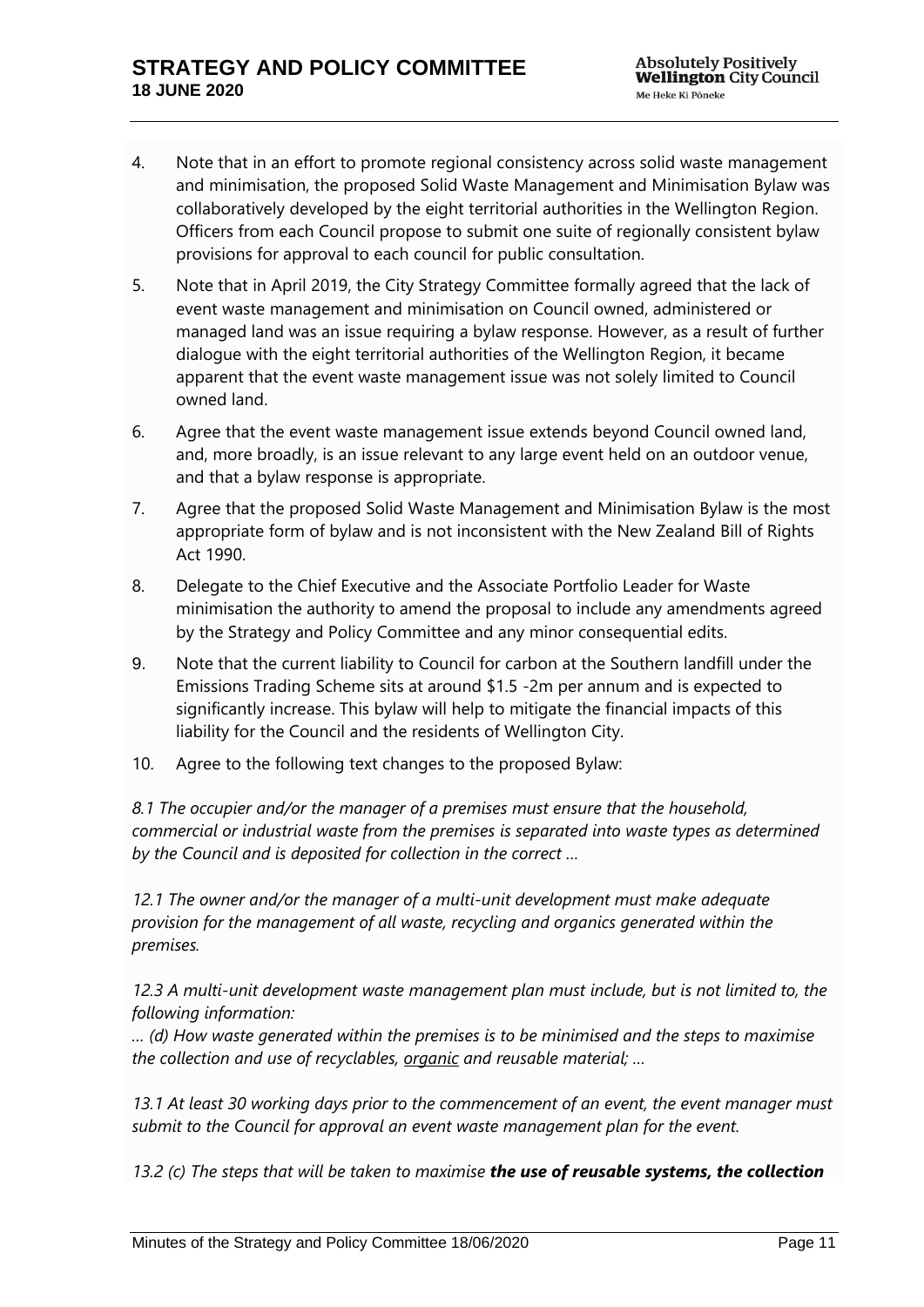*and use of recyclables, and other recoverable or compostable materials, and an estimate of the diversion of waste.*

11. Agree to the following text changes to the Proposed Bylaw Statement of Proposal:

*Wellington City Council Consolidated Bylaw 2008: Part 9 Waste Management The current bylaw regulates the deposit of kerbside waste, recyclables and other diverted material for collection, prohibits the disposal of dangerous, hazardous, or otherwise inappropriate waste within the kerbside waste stream, and sets out rules and conditions for use of the Southern Landfill.*

- 12. Note that officers will review the bylaw controls and report back to the Strategy and Policy Committee 12 months after the effective date.
- 13. Note that officers will require licence holders under the bylaw to provide operational data in order to inform reporting on city greenhouse gas emissions.
- 14. Agree that the existing rubbish and recycling collection service for existing multi-unit dwellings be retained for the period of the bylaw.
- 15. Note that the portfolio leader for waste minimisation and the CEO will work through the amendments necessary to implement this amendment.

A division was called for, voting on which was as follows:

**For:** Councillor Calvert (Deputy Chair) Councillor Condie Councillor Day (Chair) Councillor Fitzsimons Councillor Foon Councillor Free Councillor Matthews Councillor O'Neill Councillor Pannett Councillor Paul Councillor Rush Councillor Sparrow Councillor Woolf Councillor Young **Absent:** Mayor Foster

Majority Vote: 14:0

**Carried**

**Secretarial note:** The amendment moved by Councillor Fitzsimons and seconded by Councillor Calvert superseded recommendations 11 and 14 of the original motion.